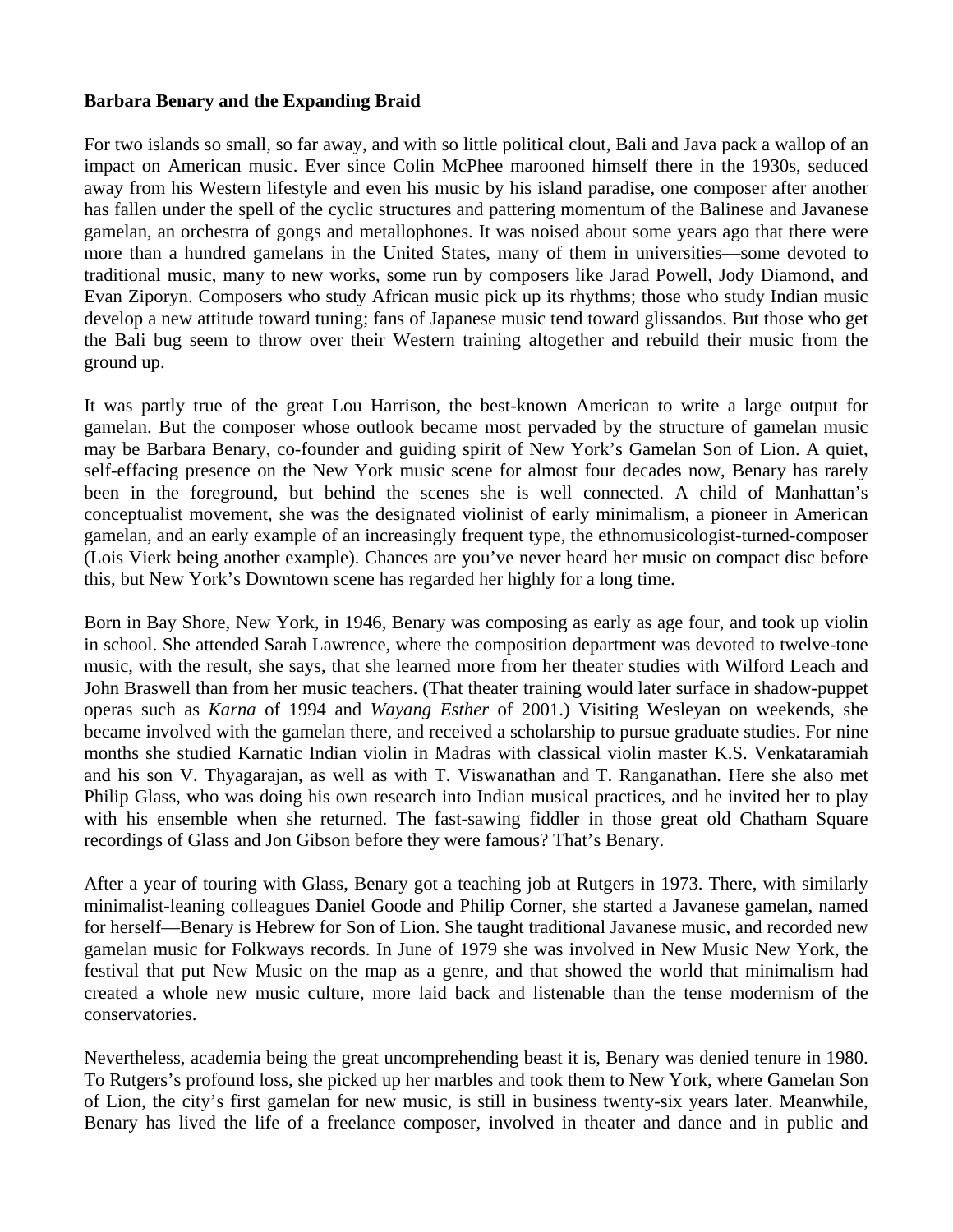private school teaching. She is also a prolific novelist. Her novels include, among others, *Cathy Riley,* a story of teenage girlhood that draws on her experiences as a rape crisis counselor; *An American Mahabharata*, which transfers the Indian story of warring factions to an abolitionist family during the Civ il War; and *Backtracking,* a Vietnam-era mystery set in the Canadian Rockies.

Benary's early music is a curious fusion of two worlds: gamelan, and the heady Downtown New York milieu of minimalism and conceptualism, which by 1971 hadn't entirely separated. Inspired by John Cage, conceptualism was nurtured in the scene around Yoko Ono's loft, where La Monte Young and Richard Maxfield started a rather bizarre concert series in 1960. Characteristically, conceptualist pieces were written in words rather than notes. Some of them became rather notorious, like Young's *Composition 1960 # 5*: "Turn a butterfly (or any number of butterflies) loose in the performance area.... the composition may be considered finished when the butterfly flies away." Or Takehisa Kosugi's *Music for a Revolution*: "Scoop out one of your eyes 5 years from now and do the same with the other eye 5 years later." Or Nam June Paik's *Danger Music No. 5*: "Creep into the vagina of a living whale." More performably, Pauline Oliveros urged performers to "make a sound until you no longer want to change it, the n change it."

Other instruction-based pieces, however—like Glass's  $1 + 1$ , which gave rules for the combination of rhythmic patterns tapped on an amplified table—resulted in process-oriented musical results. Benary's earliest pieces were in this vein, additionally informed by the patterns of gamelan music. A set of *System* Pieces for a Droning Group she collected in 1971 is full of words with a few rhythmic patterns and only a few notes. Often the pitches are left to the performers' discretion, and what is directed are the patterns in which the performers repeat their chosen pitches or melodies. In *Exchanges*, which appeared at New Music New York, a trio of singers or players starts on a sustained drone pitch, and then new pitches are introduced by going around a circle, each player taking over the pitch of the person on his right. The dire ctions for another piece called *Mridanga Yati* run as follows:

The first singer sings one unit, then repeats it.

The second player sings this first unit, continues it by one more unit, then repeats units 1 and 2.

The third player sings units 1 and 2, then adds unit 3. Then he repeats 1, 2, and 3...

While the melody is being built, players can if they wish hum counter-lines which repeat wit h the phrase, or drone pitches from the melody.

One thing that from the beginning separated Benary from her minimalist colleagues was an interest in improvisation that has run through her entire output, and some of these System pieces required considerable preparation and creativity on the part of the performers. As she has written, ". . . why should I impose my particular notes unless there's some reason why my notes would serve the purpose better than someone else's? Defining the structure is already an act of composition." Elsewhere, she off ers a manifesto:

 The child is an idea in the parents' mind. They give it life, try to shape it to their imagined end. Oth er things shape it too. Other people, life's happenings and the growing plan from within. The good parent knows when the shaping is done. The 'piece' is a child. It is also a vehicle of communication.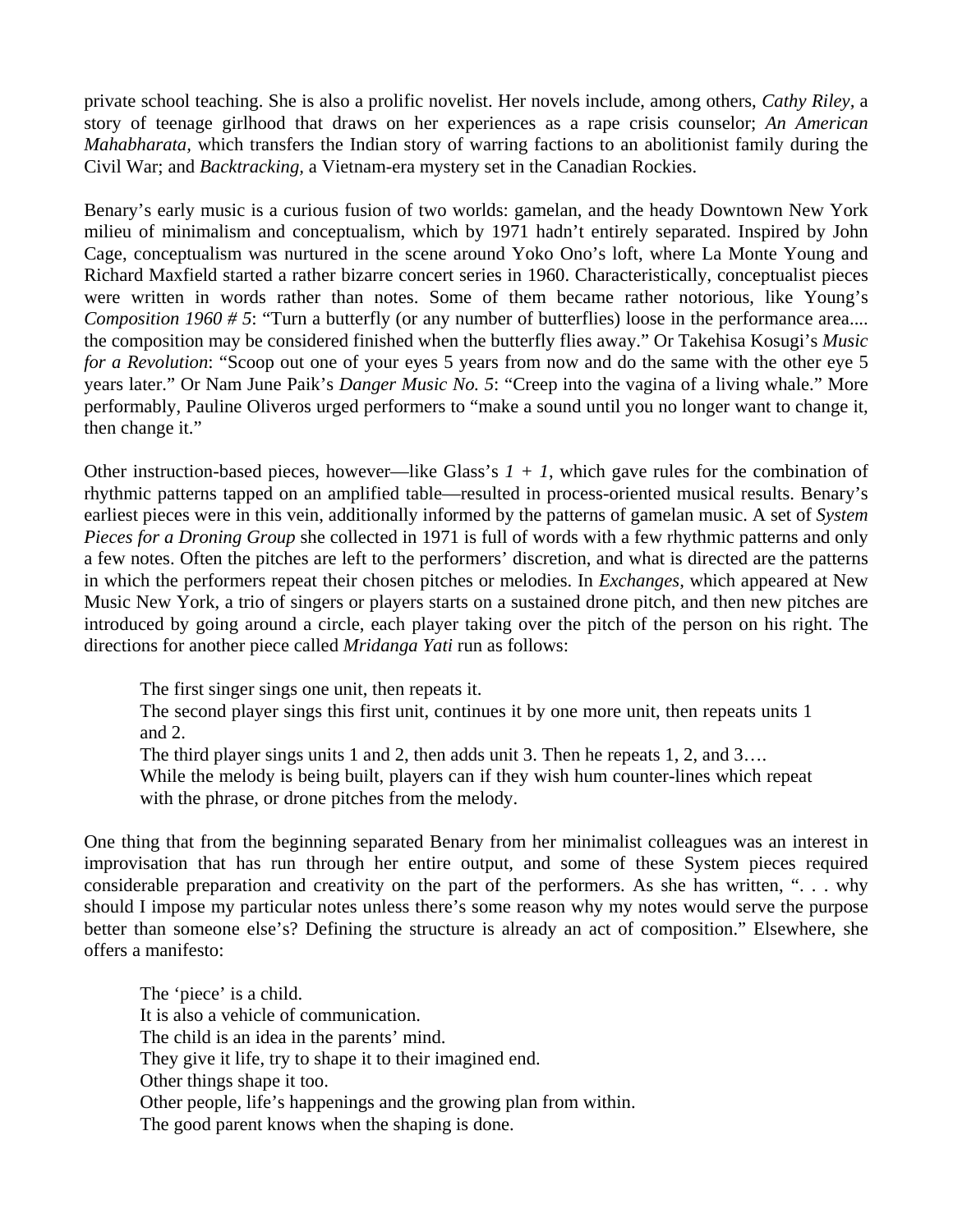Lets go. Has no fear of the diverse possibilities into which the child may grow.

After the System pieces came, between 1974 and 1980, a series of *Braid* pieces for gamelan: *Braid* Piece, Sleeping Braid, Counter-Braid, Macramé, and others. Pretty, slowly changing, steady in momentum, these are more note-specific, based on a diatonic progression of 14 pitches in alternating intervals—F# B A D C# F# E A G C# B E D G (F#). They involve performers playing the bells of the gamelan in interlocking rhythmic patterns, sometimes proceeding through the pitch-braid at their own pace, sometimes with added free melody, canons, and text. They set the pattern for Benary's music of an underlying static or cyclic structure around which other elements are entwined. In fact, she is one of those composers whose music seems generated by a single archetype, the way Oliveros's music stems from the breath, Xenakis's from noise, Lois Vierk's from the glissando. The braid—with its elements ever reappearing, twining around one another, recurring within orderly process—is a good image to kee p in mind through all of Benary's music.

This much background brings us up to the pieces on the current recording. In them one will hear Benary's permutational braiding techniques in the background, but, since 1980, so many surprises have developed on the surface! The most recent work, *Aural Shoehorning* of 1997, is quite the strangest. In it, Benary, with gleeful insouciance, breaks one of the cardinal laws of music: Thou shalt not use two tuning systems in the same piece. A commission from Minnesota's Zeitgeist new-music ensemble in connection with the Schubert Club gamelan in St. Paul, this peculiar work combines conventional piano, vibraphone, marimba, clarinets, and percussion with an eight-piece gamelan with all the traditional instruments—sarons, kenongs, gongs, slentem, and the suling flute. The tuning of the gamelan is pretty radically different from our European 12-equal-steps-per-octave, and in fact, no two gamelans are tuned alike. Here, a melody heard first in the gamelan is then heard with the piano and mallet percussion, at *the same time, brazenly out of tune. This writer is accustomed to some bizarre musical phenomena, but* knows of no other piece in which one can savor the same melody in two different tunings. (The improvising keyboardist Elodie Lauten has been known to play in both equal temperament and well temperament at the same time, which, though scintillating, is a much milder effect than that heard here.)

But it works, with a casual and joyous incommensurability that suggests the happy mingling of two cultures, or, in Benary's own words, "a marriage in which neither partner is asked to convert." One of the oddest moments is when the gamelan melody ends and suddenly reappears in the solo piano, harmonized and counterpointed as genteelly as a nineteenth-century English sonata. As the momentum builds, the gamelan players snake among the various gongs with athletic grace, while the woodwind players improvise with increasing ferocity. As intricately braided together as the two ensembles are, their notations in the score are kept separate: notes on staves for the Western musicians, traditional num bers and letters for the gamelan. The title *Aural Shoehorning* was taken from a phrase by a music critic, describing the effect of trying to hear two tunings at once. It sounds like no other music in the wor ld.

*Sun on Snow*, an earlier work from 1985, follows the *Braid* pieces and is closer to them in spirit. Loosely scored for from five to eight instruments, it is drawn from a melody in rhythmless noteheads that the players are free to ornament as they wish. The text is an anagrammatic poem that can be read in eith er of two directions, either left to right or top to bottom:

| Sun on |                          | white snow shine |  |
|--------|--------------------------|------------------|--|
|        | Burn dark frost to tears |                  |  |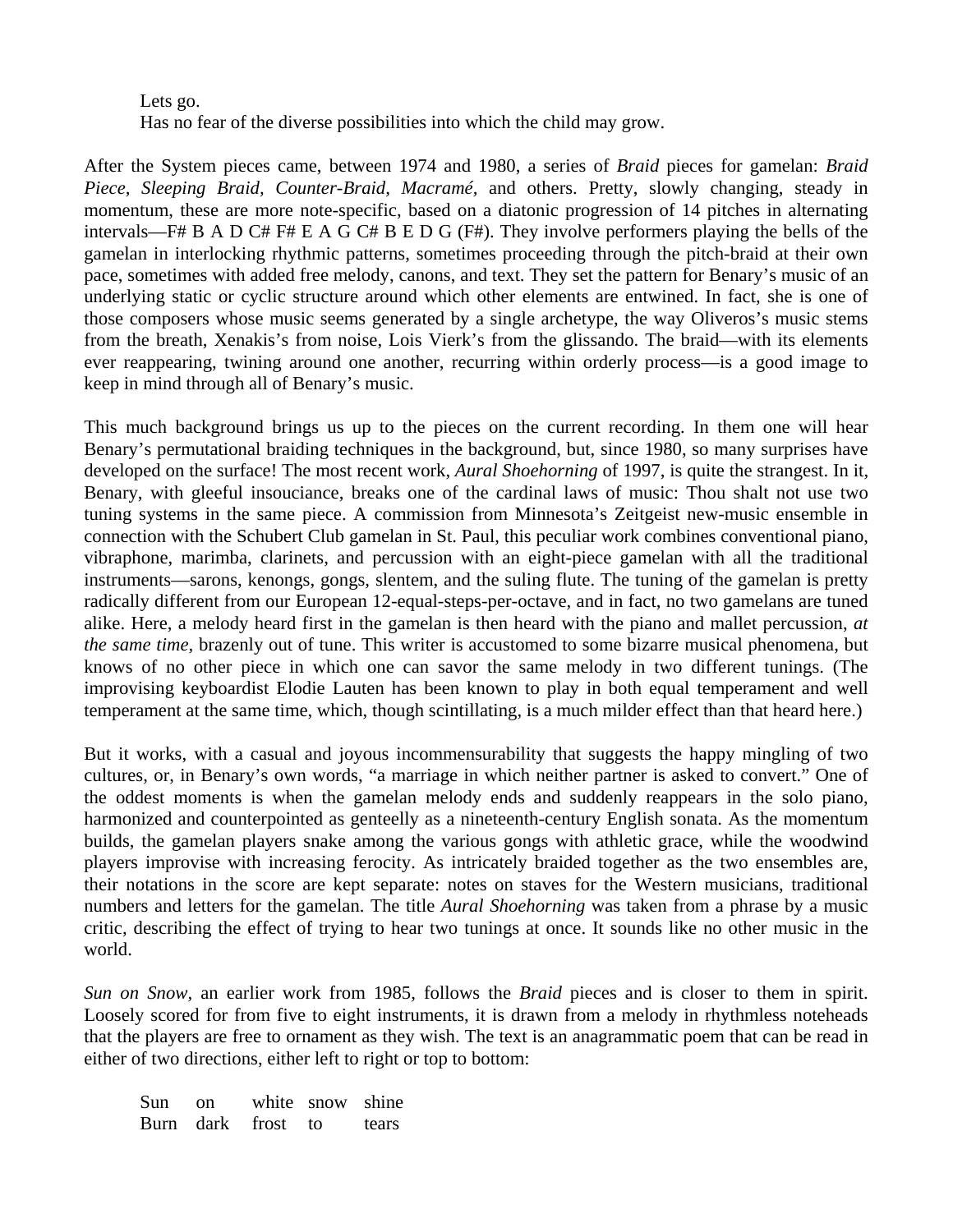|  | Where roads of earth lead |  |
|--|---------------------------|--|
|  | We go time makes us       |  |
|  | Seek the lost path home   |  |

The music similarly swings both ways, in five movements of increasing intricacy. After the soprano sings the words, her tune spreads to marimba, concertina, electric guitar, clarinet, and soprano sax. The second movement is a composed score, but its polyphonic lines can be taken up by any instrument, as the players choose. The third movement is similar in technique, but leaves room for improvisation by soloists, and the fourth creates a hocketing effect, with 8th-notes popping back and forth between instruments. Characteristically, the final movement is a calm denouement, its soulful solos played within a m ajor scale while the singer sings again on a single pitch.

The Barangs *I* and *II* of 1975 are the only works here from Benary's early period, one a solo for flute (or other wind instrument) and the other a duet. Barang is one of the *pathets*, or modes, of Indonesian music, whose flavor Benary preserves by emphasizing the same scale degrees as do her models. In scale (purest C major) and melodic contour these evoke the suling flute of gamelan music, though their development has a certain Western buildup to it. The duet distances itself from European counterpoint by falling into passages of unison and almost-unison.

The most rollicking piece comes last. The title of *Downtown Steel* (1993) signals its cultural fusion: "Downtown" referring to lower Manhattan, "Steel" to the bars of the gamelan, though this piece is scored for Western instruments. The work begins with a rapid ostinato in the glockenspiel of a kind that her *Braid* music would have led you to expect. Beneath this the piano enters in parallel fifths in a rhy thmic pattern that, as it turns out, will recur throughout the piece at various speeds:  $3 + 2 + 3 + 2 + 2$ . The melodic pattern of these fifths follows a permutational logic based on an English bell-ringing pattern known as "Grandsire Doubles":

1 2 3 4 5 1 3 2 5 4 3 1 5 4 2  $35142...$ 

and so on—a device that, interestingly, much of Jon Gibson's early music was based on as well.

You've got to imagine this piece played live, as I've seen it. For in front of the percussion and piano sit an ominous quartet of winds: bass clarinet, alto sax, trombone, and tuba. Like the Four Wind Players of the Apocalypse, they blast in on a sudden key change, with a blaring chord, streaked with glissandos, that signals that this is not one of Benary's mild-mannered *Braid* pieces. In fact, another reference in the title was that this piece was inspired by a spacious quality of rock percussion in Steely Dan's song "The Royal Scam." The music braids these tonalities and textures together, leading to a mellower moment with a solo for the alto sax. After a pause, the second section brings the  $3 + 2 + 3 + 2 + 2$  back as an ostinato rhythm, first in double tempo and then *quadruple* tempo, building up a powerful energy before a g raceful final diminuendo.

That such a blockbuster should die away quietly is significant, and of a piece with Benary's modest personality. As wild as her music can become, its ultimate point is never to impress the listener with technical feats or flashy masses of sound. Hers is a spiritual music, and the spirituality resides in the universality of her lines, universal because they are simple, particular to no one culture. Like Harrison,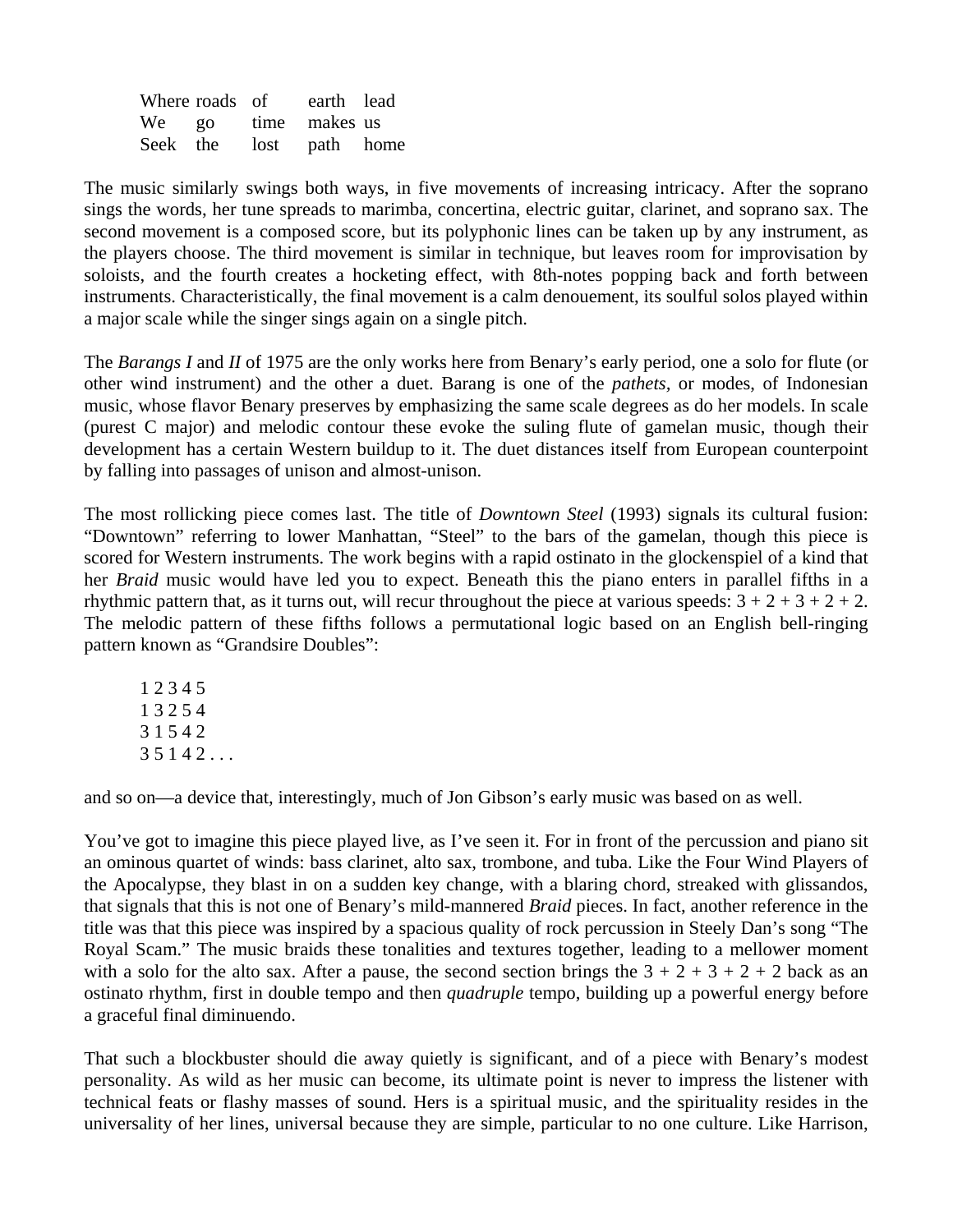Virgil Thomson, Glass, and some other counter-establishment Americans, Benary has a faith in the power of music's most basic elements, which she knits into intricate patterns before letting them unravel again. A braid, after all, is a method of taking simple lines and weaving them into something that surpasses the sum of its parts—but always comes back to them. —*Kyle Gann*

Kyle Gann is a composer, new-music critic for The Village Voice since 1986, and music professor at Bard *College. His books include* The Music of Conlon Nancarrow, American Music in the 20th Century, and Music Dow ntown: Writings from The Village Voice.

Composer, performer, and ethnomusicologist **Barbara Benary** (violin, gamelan, vibraphone) received a B.A. from Sarah Lawrence College in Bronxville, New York, and an M.A. and Ph.D. from Wesleyan University in Middletown, Connecticut, where her areas of specialization were the musics of India and Indonesia, which she subsequently taught at Rutgers University in New Brunswick, New Jersey. She has performed in the ensembles of Philip Glass, Jon Gibson, Alvin Lucier, Philip Corner, and Daniel Goode. She has received a Woodrow Wilson Dissertation Fellowship (1972) and commissions from the Nat ional Endowment for the Arts (1982, 1993), Meet the Composer, and the Jerome Foundation.

Benary is a co-founder of Gamelan Son of Lion, a new music collective and repertory ensemble in New York City (1976–). She has composed more than thirty pieces for gamelan ensemble which have been performed by Gamelan Son of Lion and by other groups in the United States and internationally. Her composition work has been in two areas: ensemble chamber music and theater music. Her styles are various but include process and minimalism, and the integration of world music forms, structures, and instruments with traditional Western materials. Her book System Pieces 1971–1992, published by Frog Pea k Music, provides nineteen improvisational structures for education and/or performance.

She has written theater and dance scores for a number of companies including the New York Shakespeare Festival, La MaMa E.T.C., Lenox Arts Theatre, Odyssey Theatre, Laura Pawel Dance Co., and Bali-Java Dance Theatre. Her theatre piece *Karna: A Shadow Puppet Opera* (1994) combines gamelan and vocal oratorio with Javanese wayang kulit puppetry. *Wayang Esther: A Javanese Purimspiel* (2001) continues her work in the format combining puppet theatre, oratorio, and gamelanbas ed accompaniment.

Ms. Benary is a member of BMI. Her scores are distributed by Frog Peak Music and the American Gam elan Institute.

Phyllis Clark (soprano) has performed recitals featuring works by composers Robert Dennis, Roger Verdesi, Martha Alter, Louise Talma, Wendy Griffiths, and Music Under Construction. She is a collaborator in Equal Voices, an a cappella sextet performing a wide range of vocal repertoire. A former member of the Western Wind Vocal Ensemble, she premiered many of their commissioned works. She is Artistic Director of Women Singing, a chamber choir, and teaches at St. David's School and the Dalcroze School.

Composer, educator, and sculptor **David Demnitz** (gamelan) has been a composer-member of Gamelan Son of Lion for twenty years. Demnitz studied composition and sculpture at the Mason Gross School of Arts at Rutgers University, where he received his M.F.A. in 1983. His compositions involve minimalism, structured improvisation, and rhythmic materials from Afro-Caribbean styles. He has received a Mary Cary Flagler Charitable Trust grant for production of his CD *Gamelan as a Second Language* (GSOL 002). Demnitz currently works as a music instructor at residential treatment centers in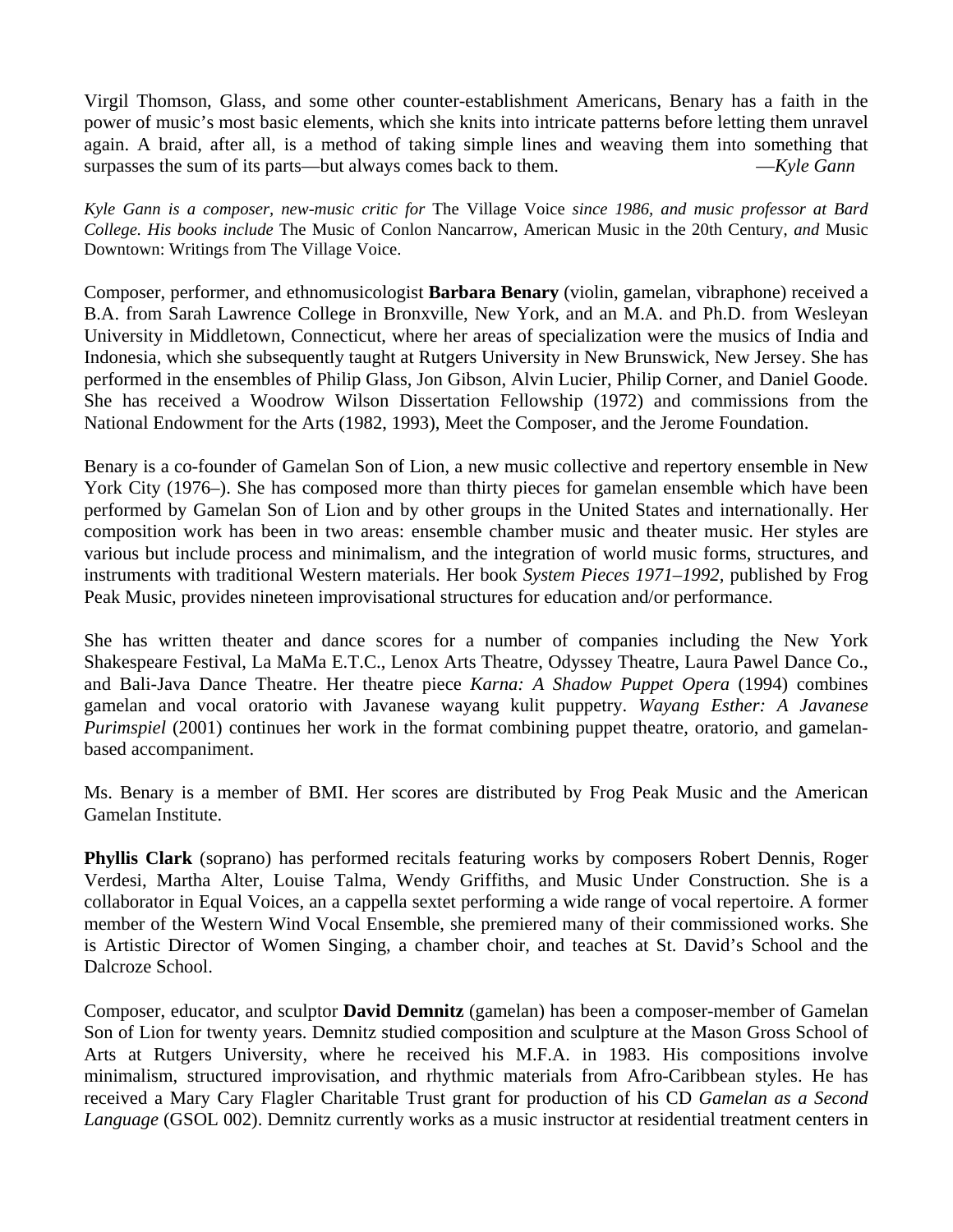Westchester County. In this context, insights and procedures discovered while composing for the gam elan are put to use in devising an innovative curriculum and group activities for the students.

**Nick Didkovsky** (electric guitar, gamelan) is a guitarist, composer, and software programmer. In 1983, he founded the avant-rock septet Doctor Nerve. He presently resides in New York City, where he composes, creates music software, and teaches computer music composition at New York University. He has composed music for Bang on a Can All-Stars, Meridian Arts Ensemble, Fred Frith Guitar Quartet, California EAR Unit, New Century Players, ARTE Quartett, and other ensembles. He is the principal author of the computer music language JMSL. He is director of bioinformatics for the Gensat pro ject at The Rockefeller University, and develops software at a neurobiology lab there.

**Jon Gibson** (soprano sax) is a composer, multi-wind instrumentalist, and visual artist who has taken part in numerous landmark musical events over the past three and a half decades, performing in the early works of Steve Reich, Terry Riley, LaMonte Young, and Philip Glass— with whom he continues to perform in various configurations—along with a host of other musicians, choreographers, and artists. His solo and ensemble music has been performed in many venues throughout the world. Recent projects and performances include collaborations with Nina Winthrop & Dancers, music for a documentary about the Rubin Museum of Art, a recording on the Tzadik label titled *Criss X Cross*, and a 2006 opera, *Vio let Fire,* about the inventor Nikola Tesla.

Daniel Goode (clarinet, gamelan), a composer and clarinetist, was born in New York. His solo, ensemble, and intermedia works have been performed worldwide. He is the founder/director of the Flexible Orchestra, and a co-founder/director of the DownTown Ensemble, formed in 1983. He has been a performer and composer with Gamelan Son of Lion since 1976. His innovative music for solo clarinet includes *Circular Thoughts* (Theodore Presser Co.) and *Clarinet Songs* on the XI label. His theatermusic work, *Eight Thrushes, Accordion and Bagpipe*, was performed at the Pfeifen im Walde festival in Ber lin, and elsewhere in Eastern Europe. He is a 2004 New York Foundation for the Arts fellow.

Patrick Grant (gamelan) is a composer and musician based in New York City who produces concerts and recordings with his production company sTRANGEmUSIC. His music is often based on elements of science (*Genome, BIG BANG*), in conjunction with video (Gary Beeber's *Lonely Ride Coney Island*), avant-garde theater (Robert Wilson and The Living Theatre), for art installations (the Louvre Museum), and for modern dance (Margaret Jenkins Dance Co.). His own ensemble, Patrick Grant Group, is comprised of multiples of electronic keyboards with acoustic instruments, which reflects his love of gam elan. He has made three trips to Bali where he studied and wrote for gamelan.

Lisa Karrer (gamelan) works internationally as a composer, vocalist, director, and a performance and video artist. She produced the CDs Pick of the Litter by Music for Homemade Instruments, and Gamelan Son of Lion's *Bending the Gending;* and with co-composer David Simons recorded their chamber opera *The Birth of George* on Harvestworks's Tellus label. Ms. Karrer has created various performance projects in Estonia, including a 2003 tour to the Glasperlenspiel Festival with GSOL. She composed and directed Woman's Song: The Story of Roro Mendut, a multi-arts production which premiered at the Kitchen in 2003, in co-production with the World Music Institute. She is currently dev eloping *America the Beautiful,* a sound/video installation.

Jody Kruskal (gamelan) is a composer, performer, instrument builder, and teacher living in Brooklyn, New York. He joined Gamelan Son of Lion in 1989 and sang the title role in Barbara Benary's *Karna* in 1994. He is the musical director, founder, and builder of the Public Works Orchestra, performing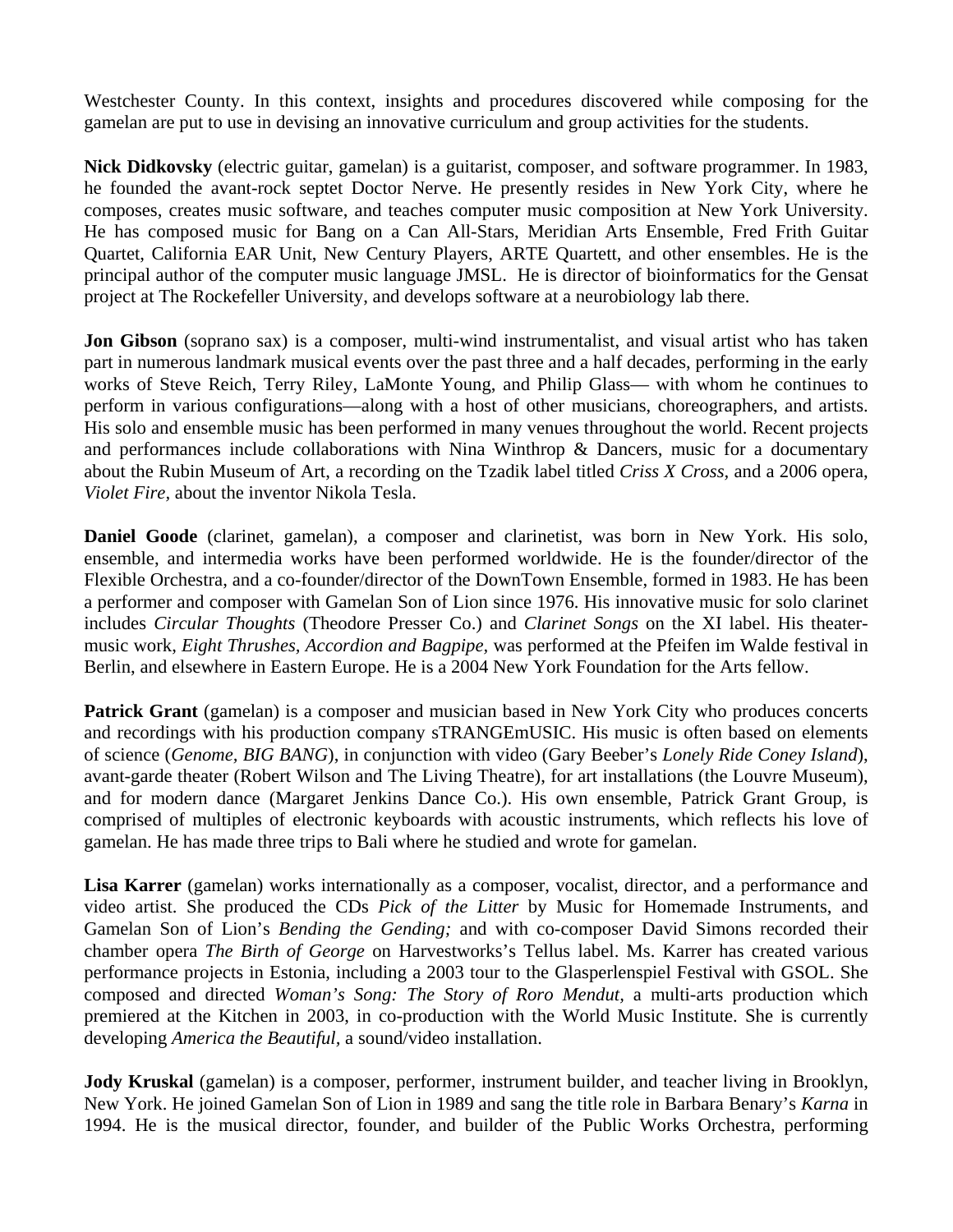numerous dance commissions including works by Laura Gates (Dance Center of Cambridge) and Elise Long (Spoke the Hub). He composed gamelan-influenced scores for Shakespeare on the Sound company (Rowayton, Connecticut) productions of *A Midsummer Night's Dream* and *The Tempest*. He also writes fiddle tunes for traditional dancing, and plays Anglo concertina with the contra bands Grand Picnic and Squeeqology.

**Joseph Kubera** (piano) has been a leading interpreter of contemporary music for the past twenty-five years and appears regularly at festivals in the United States and Europe. Michael Byron, Anthony Coleman, David First, Alvin Lucier, Roscoe Mitchell, and "Blue" Gene Tyranny, among others, have written works for Mr. Kubera. A longtime Cage performer, he recorded the *Music of Changes* and Piano Concert, and toured with the Cunningham Dance Company at Cage's invitation.

He is a core member of S.E.M. Ensemble, the DownTown Ensemble, and Roscoe Mitchell's New Chamber Ensemble, and he has performed with a wide range of New York ensembles and orchestras. The Joseph Kubera/Sarah Cahill piano duo has premiered new works by Terry Riley, Ingram Marshall, and Michael Byron. Mr. Kubera has solo recordings on Wergo, Albany, New Albion, New World Rec ords, Lovely Music, O.O. Discs, Mutable Music, Cold Blue, and Opus One.

Laura Liben (gamelan) has worked as a musician with the 9th Street Theatre of New York City, on various Elizabeth Swados productions, and with Shauna Kantor's Vocal Works! Theatre, touring in the United States and Great Britain. Ms. Liben plays Jewish and other forms of music in the New York City area, teaches Middle Eastern percussion at the Lucy Moses School for Music and Dance in Manhattan, and works with children as a music teacher and dance accompanist. She has appeared on several of Giora Feidman's recent recordings.

Percussionist Chris Nappi (marimba, drums) has appeared throughout Europe, Scandinavia, and the United States with the S.E.M. Ensemble, Newband, The New Music Consort, Steve Reich and Musicians, Ben E. King, and John Wesley Harding. As a composer he has created music for dance, the atrical productions, and multimedia installations and has recorded for the Columbia, Ear-Rational, Mode, New Tone, Rene Block Editions, Tzadik, and Wergo labels.

Tubist Marcus Rojas has performed and recorded with groups in many diverse styles, from classical to jazz to contemporary. Some of these include the Metropolitan Opera, New York City Ballet, New York Cit y Opera, the American Symphony, American Ballet Theater, Joffrey Ballet, Orpheus Chamber Orchestra, the New York Pops, EOS, Radio City Music Hall, Lester Bowie's Brass Fantasy, Charlie Haden's Liberation Music Orchestra, the Art Ensemble of Chicago, and Jazz at Lincoln Center with Wynton Marsalis, as well as ensembles led by Gil Evans, George Russell, Jim Hall, Lionel Hampton, Dave Douglas, Wayne Shorter, David Byrne, and P.D.Q. Bach. He has played on more than three hun dred recordings and for every major film, television, and record company in the United States.

Bill Ruyle (mallets) has been a percussionist/collaborator for new music, dance, and theater in New York City and abroad for more than twenty-five years. He has played in the ensembles of Peter Zummo, Jon Gibson, Peter Gordon, Bill Obrecht, Scott Johnson, Phillip Johnston, "Blue" Gene Tyranny, The Feetwarmers, The Manhattan Marimba Quartet, Last Forever, Newband, Sequitur, The Locrian Chamber Players, Counter)induction, and The Hudson Valley Philharmonic. He has taught in many educational outreach programs including The Music Advancement Program at Juilliard, Lincoln Center Institute, and LINK-UP at Carnegie Hall. His own compositions have been performed domestically and internationally.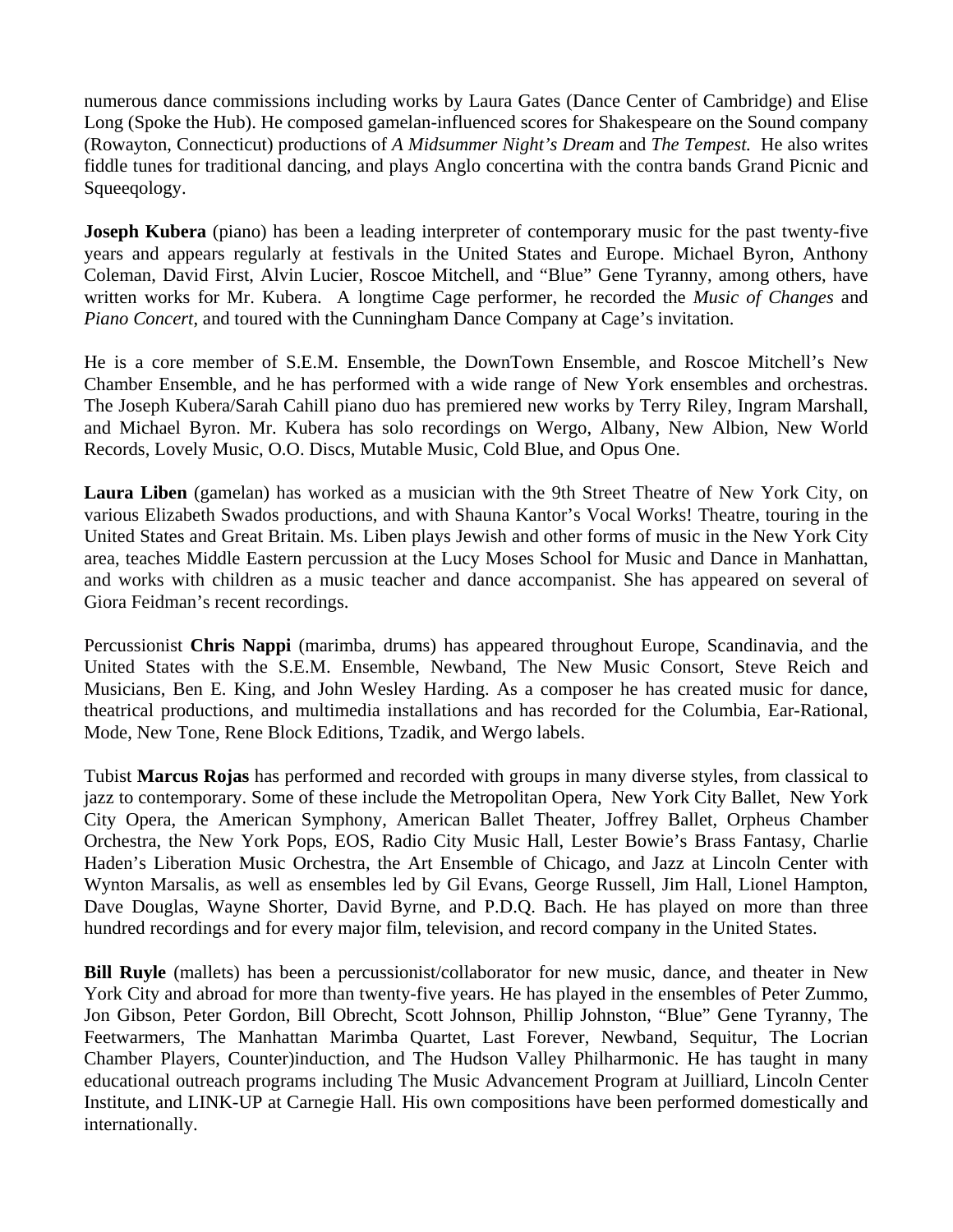Clarinetist Steven Silverstein plays a variety of contemporary, historical, and ethnic woodwinds, and has over the years performed extensively in classical chamber music, early music ensembles, big bands, and concert bands. He has played in many dance and theater productions, including works by Martha Clarke and Richard Peaslee (Music Theatre Group), Lincoln Center Beaumont Theatre, Yoshiko Chuma and Mark Bennett, Ralph Lee, and Joseph Papp and the Public Theatre. He has recorded with Paul Winter and The Western Wind. As an educator, Silverstein has taught at a number of universities. He is also a woodwind designer and holds a patent related to woodwind technology.

David Simons (gamelan) is a composer/performer specializing in percussion, theremin, digital electronics, and world music. He has recorded and toured internationally with his own ensembles, and with Music for Homemade Instruments, Gamelan Son of Lion, and numerous other groups and artists. Simons has composed scores for dance, film, theater, installations, and concert ensembles. He received a 2003 Rockefeller Foundation residency at Bellagio, Italy, to compose music for Newband and its Harry Par tch instruments. His 2004 CD *Prismatic Hearing* is available on the Tzadik label.

Peter Thompson (clarinet) was selected as a finalist in the International Clarinet Association's 2004 High School Competition and was a prizewinner at the 2004 University of Maryland at Baltimore County High School Chamber Music Festival. In high school, Peter played in the Rockland Youth Philharmonic and the Bergen Youth Orchestra. Peter is now a sophomore at the Eastman School of Music and the University of Rochester, where he studies music and physics. He has studied with Robert Ren ino and Steve Silverstein, and currently studies with Kenneth Grant.

Peter Zummo (trombone) is a New York Downtown-based composer, improviser, and performer whose compositions explore influences and methodologies of the minimalist, jazz, world music, and rock styles. Zummo has devised pioneering ensembles and new instrumental techniques for trombone, valve trombone, didjeridoo, euphonium, synthesizer, and voice. He is a core member of New York City's DownTown Ensemble and has been one of the main proponents of process- oriented scores for a great man y years.

The DownTown Ensemble was formed during the 1983–84 season by its co-directors Daniel Goode and William Hellermann in response to a perceived need for repertoire customarily under-represented in today's new-music world. One of the ensemble's foci is music of open (unspecified) instrumentation ranging from the completely notated to the minimally notated. Special series have focused on emerging composers, commissions (NYSCA), graphic music, and ritual/intermedia, and large ensemble music. The number of performers is flexible; its core group consists most often of Andrew Bolotowsky, flute; Matt Goeke, cello; Daniel Goode, clarinet; William Hellermann, guitar; Guy Klucevsek, accordion; Margaret Lancaster, flute; Mary Jane Leach, voice; James Pugliese and Bill Ruyle, percussion; Joseph Kubera, keyboard; Peter Zummo, trombone.

Gamelan Son of Lion is a new-music repertory ensemble based in downtown New York City specializing in contemporary pieces written for the instruments of the Javanese gamelan, specifically the homemade instruments which were built in village style by Barbara Benary using steel keys, cans for resonators, hubcaps for kempul, etc. The ensemble was begun by a core group of composers: Benary, Daniel Goode, and Philip Corner. Its repertoire centers on new compositions by these and other American composers, both ensemble members and commissioned guests. The repertoire represents a variety of contemporary music styles. The gamelan has also performed experimental works by Indonesian composers, a number of pieces involving gamelan with electronic music, and several theater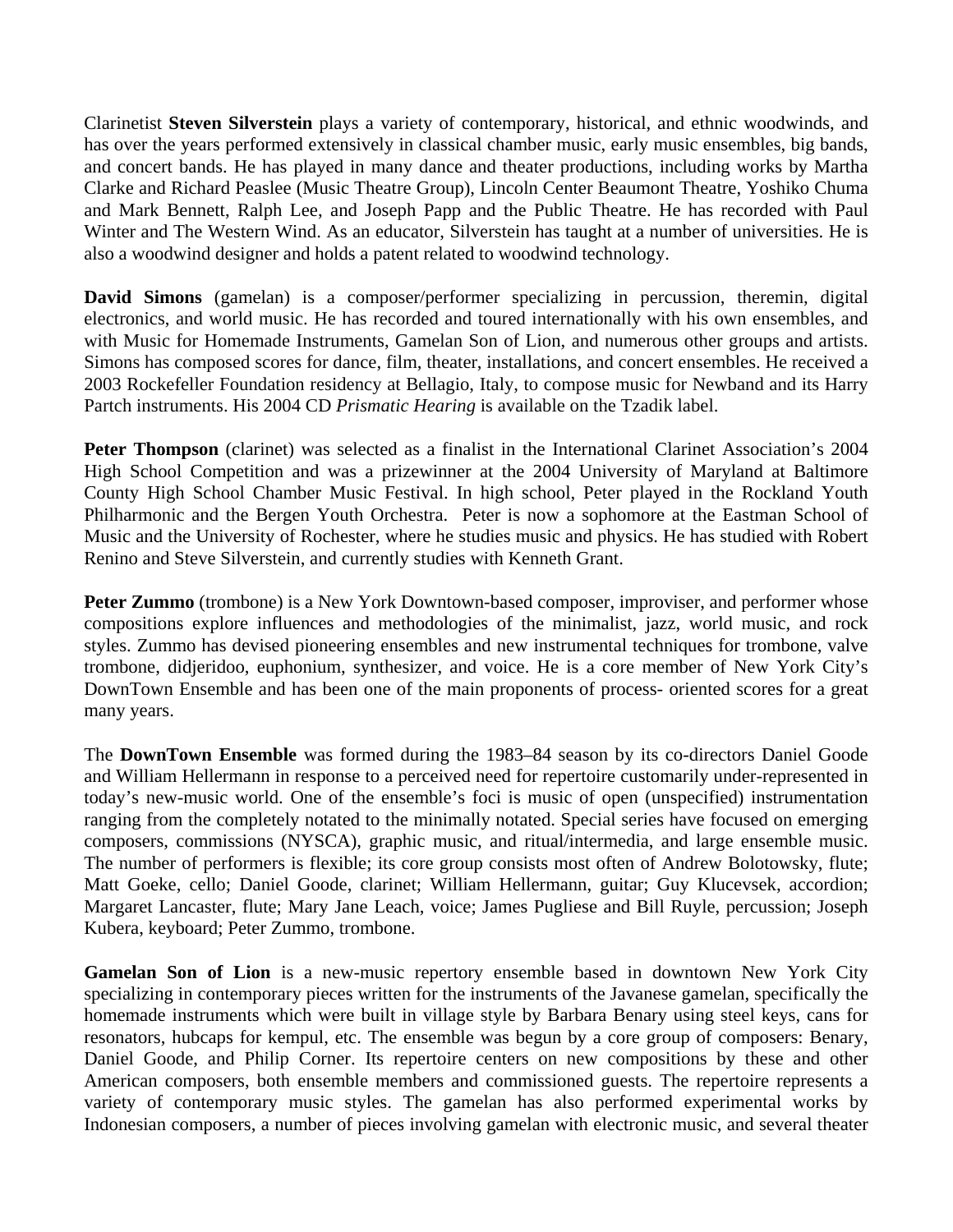works involving opera, wayang kulit, multimedia, and dance.

### SEL ECTED DISCOGRAPHY

*Me tal Notes.* Gamelan Son of Lion. Locust 78. *The Complete Gamelan in the New World.* Gamelan Son of Lion. Locust 41/42. *Ben ding the Gending.* GSOL 003 (available from Gamelan Son of Lion). *New Gamelan/New York.* GSOL 001 (available from Gamelan Son of Lion).

### SELECTED BIBLIOGRAPHY

Gan n, Kyle. *American Music in the 20th Century.* New York: Schirmer Books, 1997.

Pro duced and engineered by Judith Sherman (except *Barang I* and *II*) Pro duction assistant: Jeanne Velonis Barang I and II were recorded by Steven Silverstein and Barbara Benary in March/April 2006. Dig ital mastering: Paul Zinman, SoundByte Productions, NYC Aural Shoehorning, Sun on Snow, and *Downtown Steel* were recorded on November 16–17, 2005, at the Am erican Academy of Arts and Letters, New York City. Cov er art, including size, gallery credit, date, format of art (pastel, etc): Pho tograph: Cover design: Bob Defrin Design, Inc., NYC

### This recording was made possible by grants from The Aaron Copland Fund for Music and the **Fra ncis Goelet Charitable Lead Trust.**

#### FO R NEW WORLD RECORDS:

Herman E. Krawitz, President; Lisa Kahlden, Director of Information Technology; Paul M. Tai, Director of Artists and Repertory; Mojisola Oké, Bookkeeper; Anthony DiGregorio, Production Ass ociate.

### RECORDED ANTHOLOGY OF AMERICAN MUSIC, INC., BOARD OF TRUSTEES:

Richard Aspinwall; Milton Babbitt; Jean Bowen; John Lee Carroll; Thomas Teige Carroll; Emanuel Gerard; David Hamilton; Rita Hauser; Lisa Kahlden; Herman E. Krawitz; Fred Lerdahl; Robert Marx; Arthur Moorhead; Elizabeth Ostrow; Cynthia Parker; Larry Polansky; Don Roberts; Marilyn Shapiro; Pat rick Smith; Frank Stanton; Paul M. Tai; Blair Weille.

Francis Goelet (1926–1998), Chairman

BA RBARA BENARY (b. 1946) *Dow ntown Steel*  MEMBERS OF DOWNTOWN ENSEMBLE & G AMELAN SON OF LION 806 46-2

| Aural Shoehorning (1997) | 25:07     |      |  |
|--------------------------|-----------|------|--|
| 1.                       | Plainsong | 7:32 |  |
| 2.                       | Northwest | 3:30 |  |
| 3.                       | Smudging  | 5:37 |  |
|                          | Amtrak    | 5:21 |  |